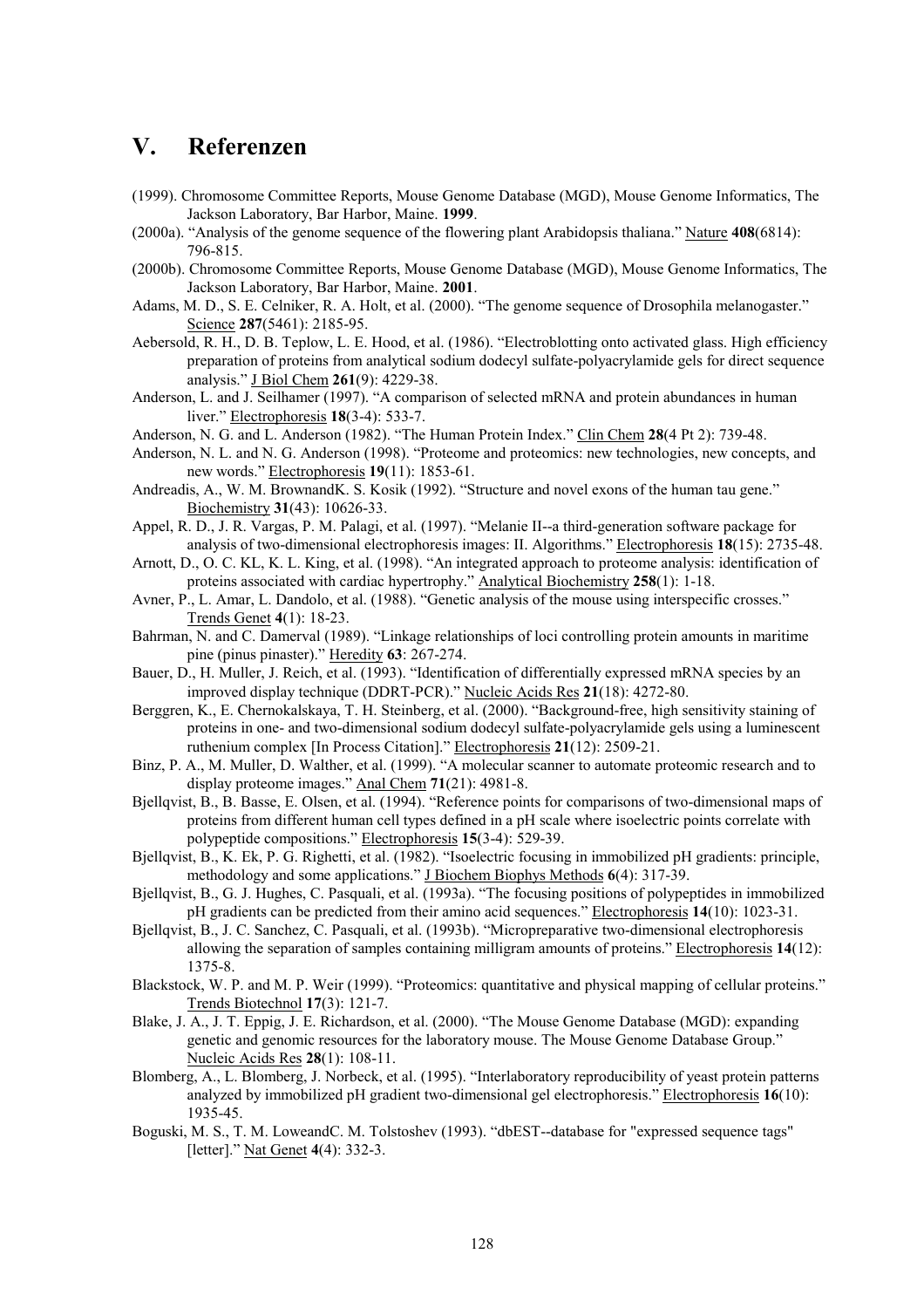- Botstein, D., R. L. White, M. Skolnick, et al. (1980). "Construction of a genetic linkage map in man using restriction fragment length polymorphisms." Am J Hum Genet **32**(3): 314-31.
- Boutell, T., J. I. Garrels, B. R. Franza, et al. (1994). "REF52 on Global Gel Navigator: an internet-accessible two-dimensional gel electrophoresis database." Electrophoresis **15**(11): 1487-90.
- Boyd, Y. (1998). "Genetic mapping of the mouse genome." Methods **14**(2): 120-34.
- Boyle, A. L., S. G. BallardandD. C. Ward (1990). "Differential distribution of long and short interspersed element sequences in the mouse genome: chromosome karyotyping by fluorescence in situ hybridization." Proc Natl Acad Sci U S A **87**(19): 7757-61.
- Brady, K. P., L. B. Rowe, H. Her, et al. (1997a). "Genetic mapping of 262 loci derived from expressed sequence ina murine interspecific cross using single-strand conformational polymorphism Analysis." Genome Research: 1085-93.
- Brady, K. P., L. B. Rowe, H. Her, et al. (1997b). "Genetic mapping of 262 loci derived from expressed sequences in a murine interspecific cross using single-strand conformational polymorphism analysis." Genome Res **7**(11): 1085-93.
- Breen, M., L. Deakin, B. Macdonald, et al. (1994). "Towards high resolution maps of the mouse and human genomes--a facility for ordering markers to 0.1 cM resolution. European Backcross Collaborative Group." Hum Mol Genet **3**(4): 621-7.
- Briquet-Laugier, V., Y. R. Xia, K. Rooke, et al. (1998). "Mapping of three members of the mouse protein disulfide isomerase family." Mamm Genome **9**(2): 176-7.
- Bryda, E. C., J. A. DePari, D. B. Sant'Angelo, et al. (1992). "Multiple sites of crossing over within the Eb recombinational hotspot in the mouse." Mamm Genome **2**(2): 123-9.
- Bulfield, G., S. T. BallandJ. Peters (1987). "An allele at the triose phosphate isomerase, Tpi-1 locus on chromosome 6 recovered from feral mice." Genet Res **50**(3): 239-43.
- Burke, D. T., G. F. CarleandM. V. Olson (1987). "Cloning of large segments of exogeneous DNA into yeast by means of artificial chromosome vectors." Science **236**: 806-812.
- Cargill, M., D. Altshuler, J. Ireland, et al. (1999). "Characterization of single-nucleotide polymorphisms in coding regions of human genes [published erratum appears in Nat Genet 1999 Nov;23(3):373]." Nat Genet **22**(3): 231-8.
- Carter, T. C. and D. S. Falconer (1951). "Stocks for detecting linkage in the mouse and the theory of their design." J. Genet. **50**: 307-323.
- Celis, J. E., P. Gromov, M. Ostergaard, et al. (1996). "Human 2-D PAGE databases for proteome analysis in health and disease: http://biobase.dk/cgi-bin/celis." FEBS Lett **398**(2-3): 129-34.
- Celis, J. E., M. Kruhoffer, I. Gromova, et al. (2000). "Gene expression profiling: monitoring transcription and translation products using DNA microarrays and proteomics." FEBS Lett **480**(1): 2-16.
- Charlesworth, B. (1994). "The evolution of lethals in the t-haplotype system of the mouse." Proc R Soc Lond B Biol Sci **258**(1352): 101-7.
- Charlesworth, B., R. LandeandM. Slatkin (1982). "A Neo-Darwinian commentary on macroevolution." Evolution **36**: 474-498.
- Choudhary, M., M. B. CoulthartandR. S. Singh (1992). "A comprehensive study of genic variation in natural populations of Drosophila melanogaster. VI. Patterns and processes of genic divergence between D. melanogaster and its sibling species, Drosophila simulans." Genetics **130**(4): 843-53.
- Cook-Deegan, R. M. (1989). "The Alta summit, December 1984." Genomics **5**(3): 661-3.
- Copeland, N. G., N. A. Jenkins, D. J. Gilbert, et al. (1993). "A genetic linkage map of the mouse: current applications and future prospects [see comments]." Science **262**(5130): 57-66.
- Corbett, J. M., M. J. Dunn, A. Posch, et al. (1994). "Positional reproducibility of protein spots in twodimensional polyacrylamide gel electrophoresis using immobilised pH gradient isoelectric focusing in the first dimension: an interlaboratory comparison." Electrophoresis **15**(8-9): 1205-11.
- Cossu, G., M. Manca, J. R. Strahler, et al. (1986). "Detection of electrophoretically silent mutations by immobilized pH gradients." J Chromatogr **361**: 223-9.
- Cox, D. R., M. Burmeister, E. R. Price, et al. (1990). "Radiation hybrid mapping: a somatic cell genetic method for constructing high-resolution maps of mammalian chromosomes." Science **250**(4978): 245-50.
- Cox, R. D., N. G. Copeland, N. A. Jenkins, et al. (1991). "Interspersed repetitive element polymerase chain reaction product mapping using a mouse interspecific backcross." Genomics **10**(2): 375-84.
- Craig, J. M. and W. A. Bickmore (1994). "The distribution of CpG islands in mammalian chromosomes." Nat Genet **7**(3): 376-82.
- Cross, S. H., M. Lee, V. H. Clark, et al. (1997). "The chromosomal distribution of CpG islands in the mouse: evidence for genome scrambling in the rodent lineage." Genomics **40**(3): 454-61.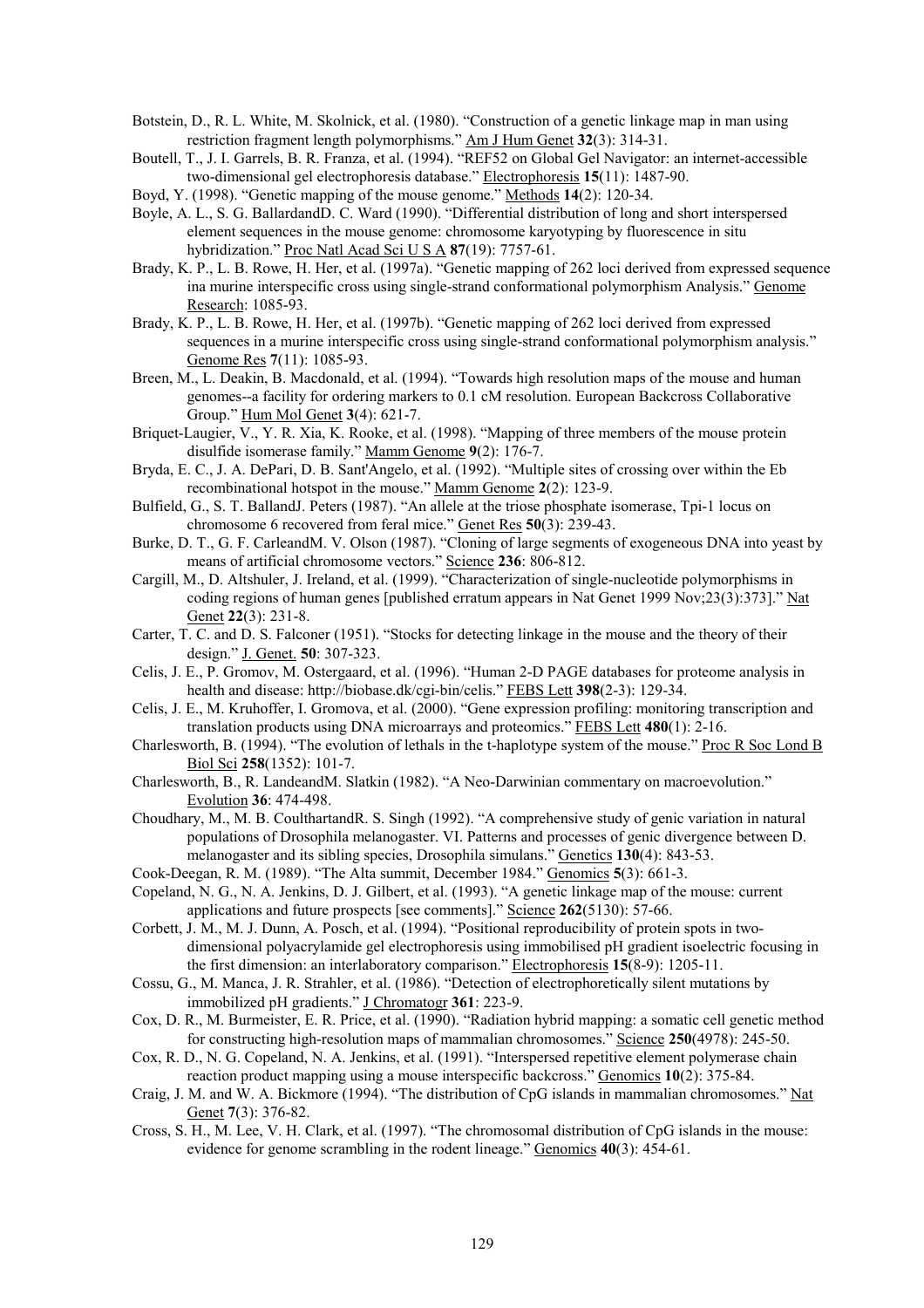- Damerval, C. (1994). "Quantification of silver-stained proteins resolved by two-dimensional electrophoresis: genetic variability as related to abundance and solubility in two maize lines." Electrophoresis **15**(12): 1573-9.
- Damerval, C., A. Maurice, J. M. Josse, et al. (1994). "Quantitative trait loci underlying gene product variation: a novel perspective for analyzing regulation of genome expression." Genetics **137**(1): 289-301.
- de Vienne, D., J. Burstin, S. Gerber, et al. (1996). "Two-dimensional electrophoresis of proteins as a source of monogenetic and codominant markers for population genetics and mapping the expressed genome." Heredity **76**: 166-177.
- de Vienne, D., A. LeonardiandC. Damerval (1988). "Genetic aspects of variation of protein amounts in maize and pea." Electrophoresis **9**(11): 742-50.
- DeBry, R. W. and M. F. Seldin (1996). "Human/mouse homology relationships." Genomics **33**(3): 337-51.
- Dietrich, W. F., H. Katz, S. E. Lincoln, et al. (1992). "A genetic linkage map of the mouse suitable for typing intraspecific crosses." Genetics **131**: 423-447.
- Dietrich, W. F., J. Miller, R. Steen, et al. (1996). "A comprehensive genetic map of the mouse genome [see comments] [published erratum appears in Nature 1996 May 9;381(6578):172]." Nature **380**(6570): 149-52.
- Dietrich, W. F., J. C. Miller, R. G. Steen, et al. (1994). "A genetic map of the mouse with 4,006 simple sequence length polymorphisms [see comments]." Nature Genetics **7**(2 Spec No): 220-45.
- Dujon, B. (1998). "European Functional Analysis Network (EUROFAN) and the functional analysis of the Saccharomyces cerevisiae genome." Electrophoresis **19**(4): 617-24.
- Dulbecco, R. (1986). "A turning point in cancer research: sequencing the human genome." Science **231**(4742): 1055-6.
- Duthel, S. and A. Revol (1993). "Glycan microheterogeneity of alpha 1-antitrypsin in serum and meconium from normal and cystic fibrosis patients by crossed immunoaffinoelectrophoresis with different lectins (Con A, LCA, WGA)." Clin Chim Acta **215**(2): 173-87.
- Elliott, R. W. (1979). "Use of two-dimensional electrophoresis to identify and map new mouse genes." Genetics **91**(2): 295-308.
- Elliott, R. W., K. F. ManlyandC. Hohman (1999). "A radiation hybrid map of mouse chromosome 13." Genomics **57**(3): 365-70.
- Engelke, D. R., B. S. ShastryandR. G. Roeder (1983). "Multiple forms of DNA-dependent RNA polymerases in Xenopus laevis. Rapid purification and structural and immunological properties." Journal of Biological Chemistry **258**(3): 1921-31.
- Fenn, J. B., M. Mann, C. K. Meng, et al. (1989). "Electrospray ionization for mass spectrometry of large biomolecules." Science **246**(4926): 64-71.
- Figeys, D., G. L. Corthals, B. Gallis, et al. (1999). "Data-dependent modulation of solid-phase extraction capillary electrophoresis for the analysis of complex peptide and phosphopeptide mixtures by tandem mass spectrometry: application to endothelial nitric oxide synthase." Anal Chem **71**(13): 2279-87.
- Garrels, J. I. (1989). "The QUEST system for quantitative analysis of two-dimensional gels." J Biol Chem **264**(9): 5269-82.
- Garrels, J. I. and B. R. Franza, Jr. (1989). "The REF52 protein database. Methods of database construction and analysis using the QUEST system and characterizations of protein patterns from proliferating and quiescent REF52 cells." J Biol Chem **264**(9): 5283-98.
- Garrels, J. I., B. Futcher, R. Kobayashi, et al. (1994). "Protein identifications for a Saccharomyces cerevisiae protein database." Electrophoresis **15**(11): 1466-86.
- Gauss, C., M. Kalkum, M. Lowe, et al. (1999). "Analysis of the mouse proteome. (I) Brain proteins: separation by two-dimensional electrophoresis and identification by mass spectrometry and genetic variation." Electrophoresis **20**(3): 575-600.
- Gerber, S., F. Rodolphe, N. bahrman, et al. (1993). "Seed-protein variation in maritime pine (Pinus pinaster Ait.) revealed by two-dimensional electrophoresis: genetic determinism and construction of a linkage map." Theor. Appl. Genet. **85**: 521-528.
- Gerstner, A., Z. Csapo, M. Sasvari-Szekely, et al. (2000). "Ultrathin-layer sodium dodecyl sulfate gel electrophoresis of proteins: effects of gel composition and temperature on the separation of sodium dodecyl sulfate-protein complexes." Electrophoresis **21**(5): 834-40.
- Goffeau, A., B. G. Barrell, H. Bussey, et al. (1996). "Life with 6000 genes." Science **274**(5287): 546, 563-7.
- Goldman, D., S. J. O'Brien, S. Lucas-Derse, et al. (1991). "Linkage mapping of human polymorphic proteins identified by two-dimensional electrophoresis." Genomics **11**(4): 875-84.
- Goldman, D. and H. J. Pikus (1986). "Fourteen genetically variant proteins of mouse brain: discovery of two new variants and chromosomal mapping of four loci." Biochem Genet **24**(3-4): 183-94.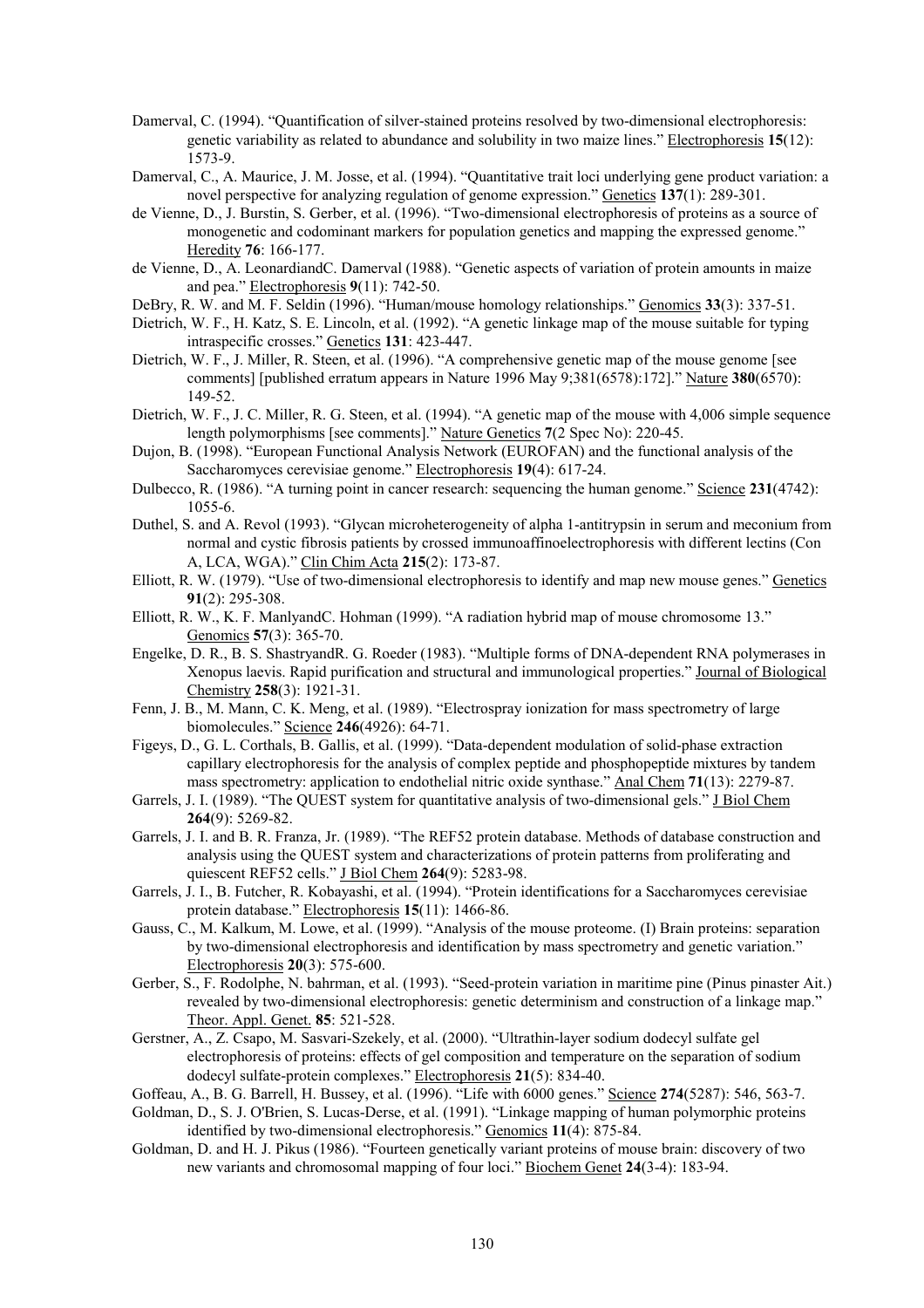Gorg, A. (1999). "IPG-Dalt of very alkaline proteins." Methods Mol Biol **112**: 197-209.

- Gorg, A., C. Obermaier, G. Boguth, et al. (2000). "The current state of two-dimensional electrophoresis with immobilized pH gradients." Electrophoresis **21**(6): 1037-53.
- Gorg, A., C. Obermaier, G. Boguth, et al. (1999). "Recent developments in two-dimensional gel electrophoresis with immobilized pH gradients: wide pH gradients up to pH 12, longer separation distances and simplified procedures." Electrophoresis **20**(4-5): 712-7.
- Gravel, P., O. Golaz, C. Walzer, et al. (1994). "Analysis of glycoproteins separated by two-dimensional gel electrophoresis using lectin blotting revealed by chemiluminescence." Anal Biochem **221**(1): 66-71.
- Gygi, S. P., B. Rist, S. A. Gerber, et al. (1999a). "Quantitative analysis of complex protein mixtures using isotope-coded affinity tags." Nat Biotechnol **17**(10): 994-9.
- Gygi, S. P., Y. Rochon, B. R. Franza, et al. (1999b). "Correlation between protein and mRNA abundance in yeast." Mol Cell Biol **19**(3): 1720-30.
- Haldane, J. B. S. and C. H. Waddington (1931). "Inbreeding and Linkage." Genetics **16**: 357-374.
- Haldi, M. L., C. Strickland, P. Lim, et al. (1996). "A comprehensive large-insert yeast artificial chromosome library for physical mapping of the mouse genome." Mamm Genome **7**(10): 767-9.
- Halushka, M. K., J. B. Fan, K. Bentley, et al. (1999). "Patterns of single-nucleotide polymorphisms in candidate genes for blood-pressure homeostasis." Nat Genet **22**(3): 239-47.
- Hargrove, J. L. and F. H. Schmidt (1989). "The role of mRNA and protein stability in gene expression." Faseb J **3**(12): 2360-70.
- Hattori, M., A. Fujiyama, T. D. Taylor, et al. (2000). "The DNA sequence of human chromosome 21. The chromosome 21 mapping and sequencing consortium [see comments]." Nature **405**(6784): 311-9.
- Heukeshoven, J. and R. Dernick (1985). "Characterization of a solvent system for separation of water-insoluble poliovirus proteins by reversed-phase high-performance liquid chromatography." J Chromatogr **326**: 91-101.
- Hillenkamp, F. and M. Karas (1990). "Mass spectrometry of peptides and proteins by matrix-assisted ultraviolet laser desorption/ionization." Methods Enzymol **193**: 280-95.
- Himmelbauer, H., I. Dunkel, G. W. Otto, et al. (1998a). "Complex probes for high-throughput parallel genetic mapping of genomic mouse BAC clones." Mammalian Genome **9**(8): 611-6.
- Himmelbauer, H., N. Wedemeyer, T. Haaf, et al. (1998b). "IRS-PCR-based genetic mapping of the huntingtin interacting protein gene (HIP1) on mouse chromosome 5." Mammalian Genome **9**(1): 26-31.
- Hochstrasser, A. C., R. W. James, D. Pometta, et al. (1991). "Preparative isoelectrofocusing and high resolution 2-dimensional gel electrophoresis for concentration and purification of proteins." Appl Theor Electrophor **1**(6): 333-7.
- Hochstrasser, D. F., S. Frutiger, N. Paquet, et al. (1992). "Human liver protein map: a reference database established by microsequencing and gel comparison." Electrophoresis **13**(12): 992-1001.
- Hoheisel, J. D., G. G. Lennon, G. Zehetner, et al. (1991). "Use of high coverage reference libraries of Drosophila melanogaster for relational data analysis. A step towards mapping and sequencing of the genome." J Mol Biol **220**(4): 903-14.
- Hooper, N. M., E. H. KarranandA. J. Turner (1997). "Membrane protein secretases." Biochem J **321**(Pt 2): 265- 79.
- Hunter, K. W., S. D. Ontiveros, M. L. Watson, et al. (1994). "Rapid and efficient construction of yeast artificial chromosome contigs in the mouse genome with interspersed repetitive sequence PCR (IRS-PCR): generation of a 5-cM, > 5 megabase contig on mouse chromosome 1." Mamm Genome **5**(10): 597-607.
- Hunter, K. W., L. Riba, L. Schalkwyk, et al. (1996). "Toward the Construction Of Integrated Physical and Genetic Maps Of the Mouse Genome Using Interspersed Repetitive Sequence Pcr (Irs-Pcr) Genomics." PCR Methods & Applications **6**(4): 290-299.
- Janke, C., M. Holzer, J. Klose, et al. (1996). "Distribution of isoforms of the microtubule-associated protein tau in grey and white matter areas of human brain: a two-dimensional gelelectrophoretic analysis." FEBS Lett **379**(3): 222-6.
- Jungblut, P. R. and R. Seifert (1990). "Analysis by high-resolution two-dimensional electrophoresis of differentiation-dependent alterations in cytosolic protein pattern of HL-60 leukemic cells." J Biochem Biophys Methods **21**(1): 47-58.
- Jungblut, P. R., U. Zimny-Arndt, E. Zeindl-Eberhart, et al. (1999). "Proteomics in human disease: cancer, heart and infectious diseases." Electrophoresis **20**(10): 2100-10.
- Kaplan, R. D., V. ChapmanandF. H. Ruddle (1973). "Electrophoretic variation of alpha-amylase in two inbred strains of Mus musculus." J Hered **64**(3): 155-7.
- Karas, M. and F. Hillenkamp (1988). "Laser desorption ionization of proteins with molecular masses exceeding 10,000 daltons." Anal Chem **60**(20): 2299-301.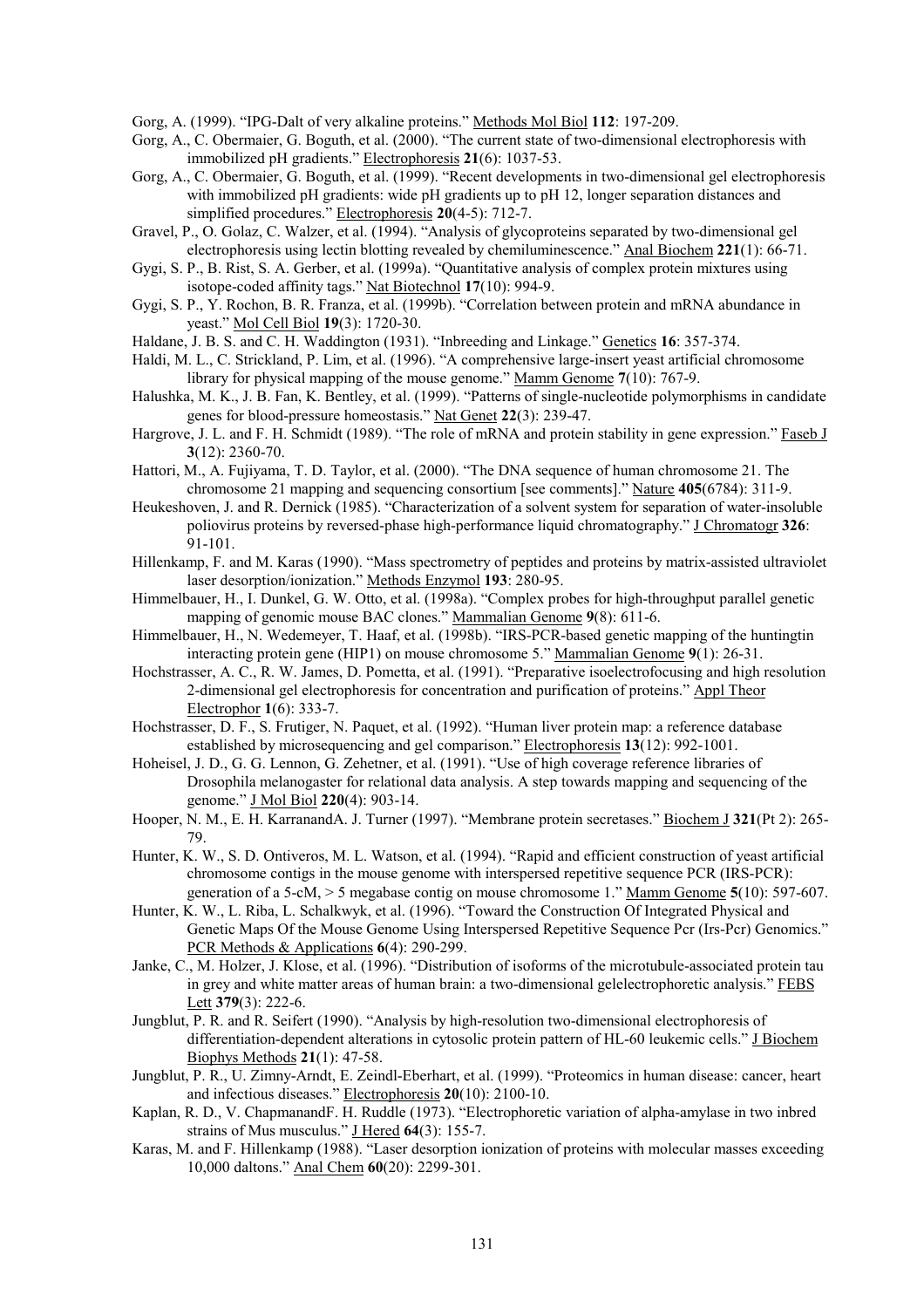- Klose, J. (1975). "Protein mapping by combined isoelectric focusing and electrophoresis of mouse tissues. A novel approach to testing for induced point mutations in mammals." Humangenetik **26**(3): 231-43.
- Klose, J. (1982). "Genetic variability of soluble proteins studied by two-dimensional electrophoresis on different inbred mouse strains and on different mouse organs." J Mol Evol **18**(5): 315-28.
- Klose, J. (1999a). Fractionated extraction of total tissue proteins from mouse and human for 2-D electrophoresis. 2-D Proteome Analysis Protocols. A. J. Link. Totowa, New Jersey, Humana Press. **112:** 67-85.
- Klose, J. (1999b). "Genotypes and phenotypes." Electrophoresis **20**(4-5): 643-52.
- Klose, J. (1999c). "Large-gel 2-D electrophoresis." Methods Mol Biol **112**: 147-72.
- Klose, J. and M. Feller (1981). "Genetic variability of proteins from plasma membranes and cytosols of mouse organs." Biochem Genet **19**(9-10): 859-70.
- Klose, J. and U. Kobalz (1995). "Two-dimensional electrophoresis of proteins: an updated protocol and implications for a functional analysis of the genome." Electrophoresis **16**(6): 1034-59.
- Kojima, K., J. GillespieandY. N. Toari (1970). "A profile of Drosophila species' enzymes assayed by electrophoresis. I. Number of alleles, heterozygosities, and linkage disequilibrium in glucosemetabolizing systems and some other enzymes." Biochem Genet **4**(5): 627-37.
- Korenberg, J. R., X. N. Chen, K. L. Devon, et al. (1999). "Mouse molecular cytogenetic resource: 157 BACs link the chromosomal and genetic maps." Genome Res **9**(5): 514-23.
- Kosambi, D. D. (1944). "The estimation of map distances from recombination values." Ann. Eugenics **12**(172- 175).
- Krayev, A. S., D. A. Kramerov, K. G. Skryabin, et al. (1980). "The nucleotide sequence of the ubiquitous repetitive DNA sequence B1 complementary to the most abundant class of mouse fold-back RNA." Nucleic Acids Res **8**(6): 1201-15.
- Kukita, A., T. Mukai, T. Miyata, et al. (1988). "The structure of brain-specific rat aldolase C mRNA and the evolution of aldolase isozyme genes." Eur J Biochem **171**(3): 471-8.
- Kusumi, K., J. S. Smith, J. A. Segre, et al. (1993). "Construction of a large-insert yeast artificial chromosome library of the mouse genome." Mamm Genome **4**(7): 391-2.
- Laemmli, U. K. (1970). "Cleavage of structural proteins during the assembly of the head of bacteriophage T4." Nature **227**(259): 680-5.
- Lander, E. S. (1996). "The new genomics: global views of biology [see comments]." Science **274**(5287): 536-9.
- Lander, E. S. and D. Botstein (1986). "Strategies for studying heterogeneous genetic traits in humans by using a linkage map of restriction fragment length polymorphisms." Proc Natl Acad Sci U S A **83**(19): 7353-7.
- Lander, E. S. and P. Green (1987). "Construction of multilocus genetic linkage maps in humans." Proc Natl Acad Sci U S A **84**(8): 2363-7.
- Lander, E. S., P. Green, J. Abrahamson, et al. (1987). "MAPMAKER: an interactive computer package for constructing primary genetic linkage maps of experimental and natural populations." Genomics **1**(2): 174-81.
- Leffers, H., K. Dejgaard, B. Honore, et al. (1996). "cDNA expression and human two-dimensional gel protein databases: towards integrating DNA and protein information." Electrophoresis **17**(11): 1713-9.
- Lehrach, H., R. Drmanac, J. Hoheisel, et al. (1990). Hybridization Fingerprinting in Genome Mapping and. SequencingGenome Analysis Volume 1: Genetic and Physical Mapping. K. E. Davies and S. Tilghman. Cold Spring Harbor, NY, Cold Spring Harbor Laboratory Press. **1:** 39-81.
- Lennon, G., C. Auffray, M. Polymeropoulos, et al. (1996). "The I.M.A.G.E. Consortium: an integrated molecular analysis of genomes and their expression." Genomics **33**(1): 151-2.
- Liang, F., I. Holt, G. Pertea, et al. (2000). "Gene index analysis of the human genome estimates approximately 120, 000 genes." Nat Genet **25**(2): 239-40.
- Liang, P. and A. B. Pardee (1992). "Differential display of eukaryotic messenger RNA by means of the polymerase chain reaction [see comments]." Science **257**(5072): 967-71.
- Lincoln, S. E. and E. S. Lander (1992). "Systematic detection of errors in genetic linkage data." Genomics **14**(3): 604-10.
- Litt, M. and R. L. White (1985). "A highly polymorphic locus in human DNA revealed by cosmid-derived probes." Proc Natl Acad Sci U S A **82**(18): 6206-10.
- Lockhart, D. J., H. Dong, M. C. Byrne, et al. (1996). "Expression monitoring by hybridization to high-density oligonucleotide arrays [see comments]." Nat Biotechnol **14**(13): 1675-80.
- Lopez, M. F., P. Barry, W. B. Sawlivich, et al. (1994). "High resolution 2-D peptide mapping with subsequent analysis of peptides by microsequencing or lectin binding directly from PVDF membrane blots." Appl Theor Electrophor **4**(2): 95-102.
- Love, J. M., A. M. Knight, M. A. McAleer, et al. (1990). "Towards construction of a high resolution map of the mouse genome using PCR-analysed microsatellites." Nucleic Acids Res **18**(14): 4123-30.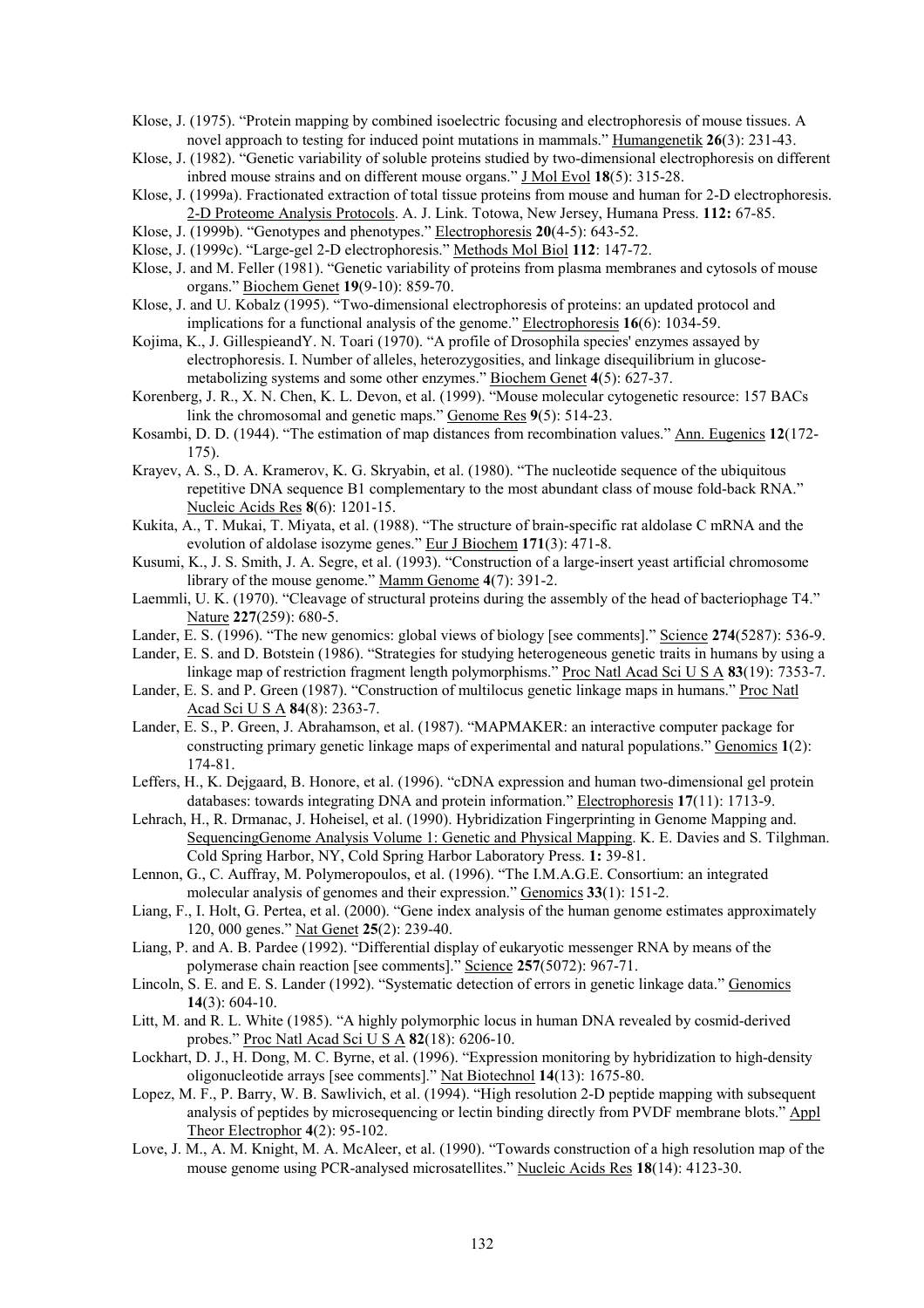- Maier, E., D. R. BancroftandH. Lehrach (1997). Large-Scale Library Characterization. Automation Technologies for Genome Characterization. T. J. Beugelsdijk, John Wiley & Sons, Inc.**:** 65-88.
- Manly, K. F. (1993). "A Macintosh program for storage and analysis of experimental genetic mapping data." Mamm Genome **4**(6): 303-13.
- Mann, M. and M. Wilm (1994). "Error-tolerant identification of peptides in sequence databases by peptide sequence tags." Anal Chem **66**(24): 4390-9.
- Maxam, A. M. and W. Gilbert (1977). "A new method for sequencing DNA." Proc Natl Acad Sci U S A **74**(2): 560-4.
- Mayr, E. (1982). Process of speciation in animals. Mechanisms of Speciation. C. Baroigozzi. Lissabon, New York**:** 1-20.
- McCarthy, L., K. Hunter, L. Schalkwyk, et al. (1995). "Efficient high-resolution genetic mapping of mouse interspersed repetitive sequence PCR products, toward integrated genetic and physical mapping of the mouse genome." Proc Natl Acad Sci U S A **92**(12): 5302-6.
- McCarthy, L. C. (1995). New Approaches to Genome Mapping in Model Organisms. Department ofGenetics and Biometry. London, University of London.
- McCarthy, L. C., J. Terrett, M. E. Davis, et al. (1997). "A first-generation whole genome-radiation hybrid map spanning the mouse genome." Genome Res **7**(12): 1153-61.
- Montagutelli, X., R. TurnerandJ. H. Nadeau (1996). "Epistatic control of non-Mendelian inheritance in mouse interspecific crosses." Genetics **143**(4): 1739-52.
- Morgan, T. H. and E. Cattell (1912). "Data for the study of sex-linked inheritance in Drosophila." J. Exp. Zool. **13**: 79-101.
- Morten, N. (1955). "Sequential tests for the detection of linkage." Am. J. Hum. Genet. **7**: 277-318.
- Mullis, K., F. Faloona, S. Scharf, et al. (1986). "Specific enzymatic amplification of DNA in vitro: the polymerase chain reaction." Cold Spring Harb Symp Quant Biol **51**(Pt 1): 263-73.
- Narang, S. A., R. Brousseau, H. M. Hsiung, et al. (1980). "Chemical synthesis of deoxyoligonucleotides by the modified triester method." Methods Enzymol **65**(1): 610-20.
- Nathans, D. and H. O. Smith (1975). "Restriction endonucleases in the analysis and restructuring of dna molecules." Annu Rev Biochem **44**: 273-93.
- Nesbitt, M. N., B. Bakay, M. B. Gardner, et al. (1979). "Isoenzyme pattern of HPRT in murine erythrocytes: control by an autosomal locus." Biochem Genet **17**(9-10): 957-64.
- Neubauer, G., A. King, J. Rappsilber, et al. (1998). "Mass spectrometry and EST-database searching allows characterization of the multi-protein spliceosome complex [see comments]." Nat Genet **20**(1): 46-50.
- Neuhoff, V., N. Arold, D. Taube, et al. (1988). "Improved staining of proteins in polyacrylamide gels including isoelectric focusing gels with clear background at nanogram sensitivity using Coomassie Brilliant Blue G-250 and R-250." Electrophoresis **9**(6): 255-62.
- Neuhoff, V., R. Stamm, I. Pardowitz, et al. (1990). "Essential problems in quantification of proteins following colloidal staining with coomassie brilliant blue dyes in polyacrylamide gels, and their solution." Electrophoresis **11**(2): 101-17.
- Neumann, P. E. (1990). "Two-locus linkage analysis using recombinant inbred strains and Bayes' theorem." Genetics **126**(1): 277-84.
- Neumann, P. E. (1991). "Three-locus linkage analysis using recombinant inbred strains and Bayes' theorem." Genetics **128**(3): 631-8.
- Nichols, E. A. and F. H. Ruddle (1973). "A review of enzyme polymorphism, linkage and electrophoretic conditions for mouse and somatic cell hybrids in starch gels." J Histochem Cytochem **21**(12): 1066-81.
- Nock, C., C. Gauss, L. C. Schalkwyk, et al. (1999). "Technology development at the interface of proteome research and genomics: mapping nonpolymorphic proteins on the physical map of mouse chromosomes." Electrophoresis **20**(4-5): 1027-32.
- Noel, D., K. NikaidoandG. F. Ames (1979). "A single amino acid substitution in a histidine-transport protein drastically alters its mobility in sodium dodecyl sulfate-polyacrylamide gel electrophoresis." Biochemistry **18**(19): 4159-65.
- Nowak, R. (1995). "Entering the postgenome era [news; comment]." Science **270**(5235): 368-9, 371.
- Nusbaum, C., D. K. Slonim, K. L. Harris, et al. (1999). "A YAC-based physical map of the mouse genome." Nat Genet **22**(4): 388-93.
- O'Farrell, P. H. (1975). "High resolution two-dimensional electrophoresis of proteins." J Biol Chem **250**(10): 4007-21.
- Ohno, K., I. Yuasa, S. Akaboshi, et al. (1992). "The carbohydrate deficient glycoprotein syndrome in three Japanese children." Brain Dev **14**(1): 30-5.
- Ott, J. and H. Donis-Keller (1994). "Statistical methods in genetic mapping." Genomics **22**(2): 496-7.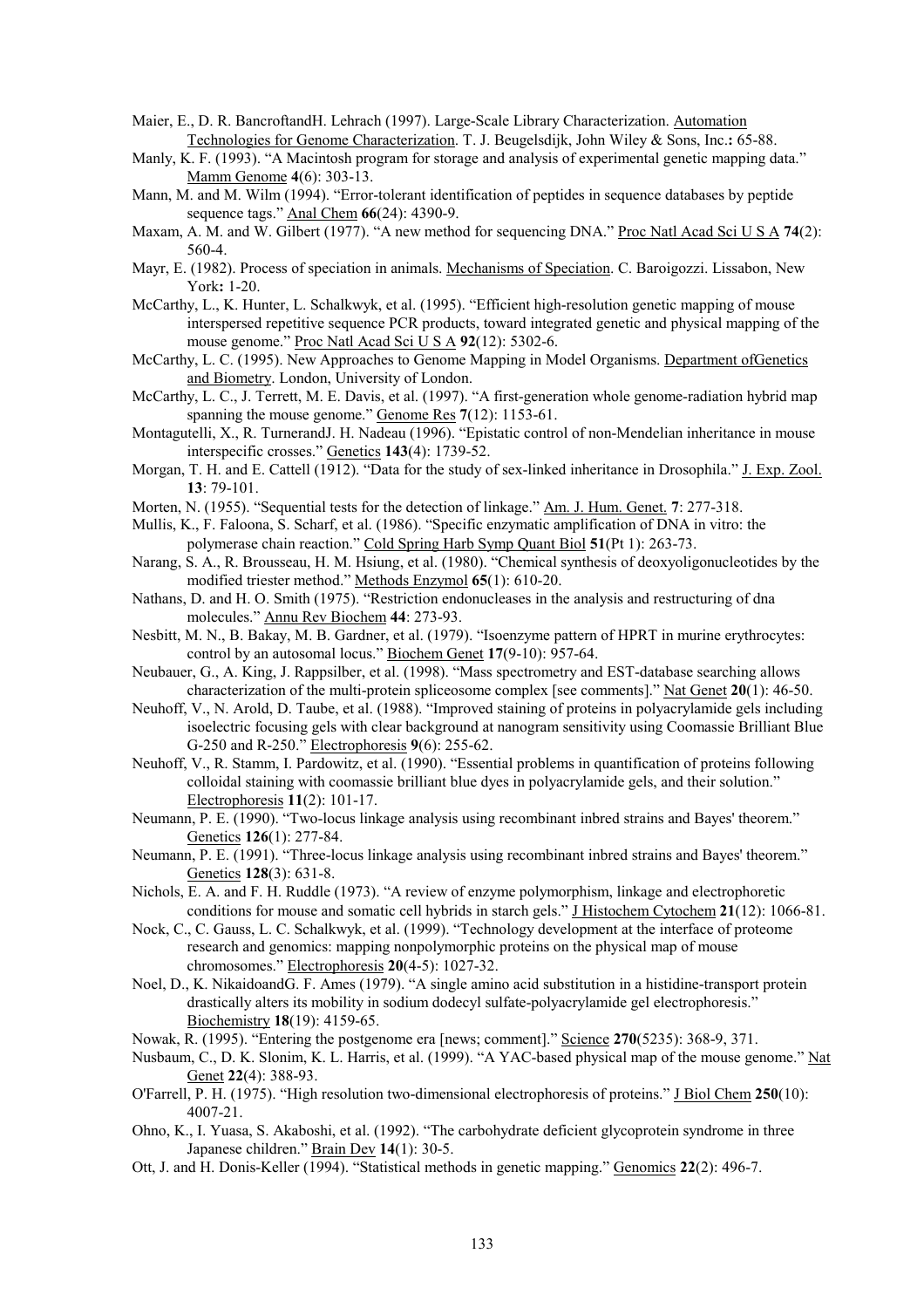- Packer, N. H. and M. J. Harrison (1998). "Glycobiology and proteomics: is mass spectrometry the Holy Grail?" Electrophoresis **19**(11): 1872-82.
- Packer, N. H., M. A. Lawson, D. R. Jardine, et al. (1998). "Analyzing glycoproteins separated by twodimensional gel electrophoresis." Electrophoresis **19**(6): 981-8.
- Packer, N. H., A. Pawlak, W. C. Kett, et al. (1997). "Proteome analysis of glycoforms: a review of strategies for the microcharacterisation of glycoproteins separated by two-dimensional polyacrylamide gel electrophoresis." Electrophoresis **18**(3-4): 452-60.
- Pappin, D. J. (1997). "Peptide mass fingerprinting using MALDI-TOF mass spectrometry." Methods Mol Biol **64**: 165-73.
- Patton, W. F. (2000). "A thousand points of light: the application of fluorescence detection technologies to twodimensional gel electrophoresis and proteomics." Electrophoresis **21**(6): 1123-44.
- Perrot, M., F. Sagliocco, T. Mini, et al. (1999). "Two-dimensional gel protein database of Saccharomyces cerevisiae (update 1999)." Electrophoresis **20**(11): 2280-98.
- Pickford, I. (1989). London, Imperial Cancer Research Fund.
- Pilz, A., J. Fountain, J. Peters, et al. (1993). "Linkage mapping of the Aldo-2, Pax-5, Ambp, and D4h9S3E loci on mouse chromosome 4 in the region of homology with human chromosome 9." Genomics **18**(3): 705- 8.
- Randerson, S. (1973). "Linkage of two loci in the deer mouse." J Hered **64**(6): 371-2.
- Reeves, R. H., M. R. Crowley, W. S. Moseley, et al. (1991). "Comparison of interspecific to intersubspecific backcrosses demonstrates species and sex differences in recombination frequency on mouse chromosome 16." Mamm Genome **1**(3): 158-64.
- Rhodes, M., R. Straw, S. Fernando, et al. (1998). "A high-resolution microsatellite map of the mouse genome." Genome Res **8**(5): 531-42.
- Rigaut, G., A. Shevchenko, B. Rutz, et al. (1999). "A generic protein purification method for protein complex characterization and proteome exploration." Nat Biotechnol **17**(10): 1030-2.
- Roemer, I., W. Reik, W. Dean, et al. (1997). "Epigenetic inheritance in the mouse." Curr Biol **7**(4): 277-80.
- Sambrook, J., E. F. FritschandT. Maniatis (1989). Molecular Cloning. Cold Spring Harbor, Cold Spring Harbor Laboratory Press.
- Sanchez, J. C., R. D. Appel, O. Golaz, et al. (1995). "Inside SWISS-2DPAGE database." Electrophoresis **16**(7): 1131-51.
- Sanger, F. and A. R. Coulson (1975). "A rapid method for determining sequences in DNA by primed synthesis with DNA polymerase." J Mol Biol **94**(3): 441-8.
- Sarto, C., S. Frutiger, F. Cappellano, et al. (1999). "Modified expression of plasma glutathione peroxidase and manganese superoxide dismutase in human renal cell carcinoma." Electrophoresis **20**(17): 3458-66.
- Sarto, C., A. Marocchi, J. C. Sanchez, et al. (1997). "Renal cell carcinoma and normal kidney protein expression." Electrophoresis **18**(3-4): 599-604.
- Schalkwyk, L. C., M. Jung, A. Daser, et al. (1999). "Panel of microsatellite markers for whole-genome scans and radiation hybrid mapping and a mouse family tree." Genome Res **9**(9): 878-87.
- Schalkwyk, L. C., M. Weiher, M. Kirby, et al. (1998). "Refined radiation hybrid map of mouse chromosome 17." Mamm Genome **9**(10): 807-11.
- Schena, M., D. Shalon, R. W. Davis, et al. (1995). "Quantitative monitoring of gene expression patterns with a complementary DNA microarray [see comments]." Science **270**(5235): 467-70.
- Schimenti, J. (2000). "Segregation distortion of mouse t haplotypes the molecular basis emerges." Trends Genet **16**(6): 240-3.
- Scriver, C. R. and P. J. Waters (1999). "Monogenic traits are not simple: lessons from phenylketonuria." Trends Genet **15**(7): 267-72.
- Segre, J. A., J. L. Nemhauser, B. A. Taylor, et al. (1995). "Positional cloning of the nude locus: genetic, physical, and transcription maps of the region and mutations in the mouse and rat." Genomics **28**(3): 549-59.
- Seldin, M. F., T. A. HowardandP. D'Eustachio (1989). "Comparison of linkage maps of mouse chromosome 12 derived from laboratory strain intraspecific and Mus spretus interspecific backcrosses." Genomics **5**(1): 24-8.
- Shevchenko, A., O. N. Jensen, A. V. Podtelejnikov, et al. (1996a). "Linking genome and proteome by mass spectrometry: large-scale identification of yeast proteins from two dimensional gels." Proc Natl Acad Sci U S A **93**(25): 14440-5.
- Shevchenko, A., M. Wilm, O. Vorm, et al. (1996b). "Mass spectrometric sequencing of proteins silver-stained polyacrylamide gels." Anal Chem **68**(5): 850-8.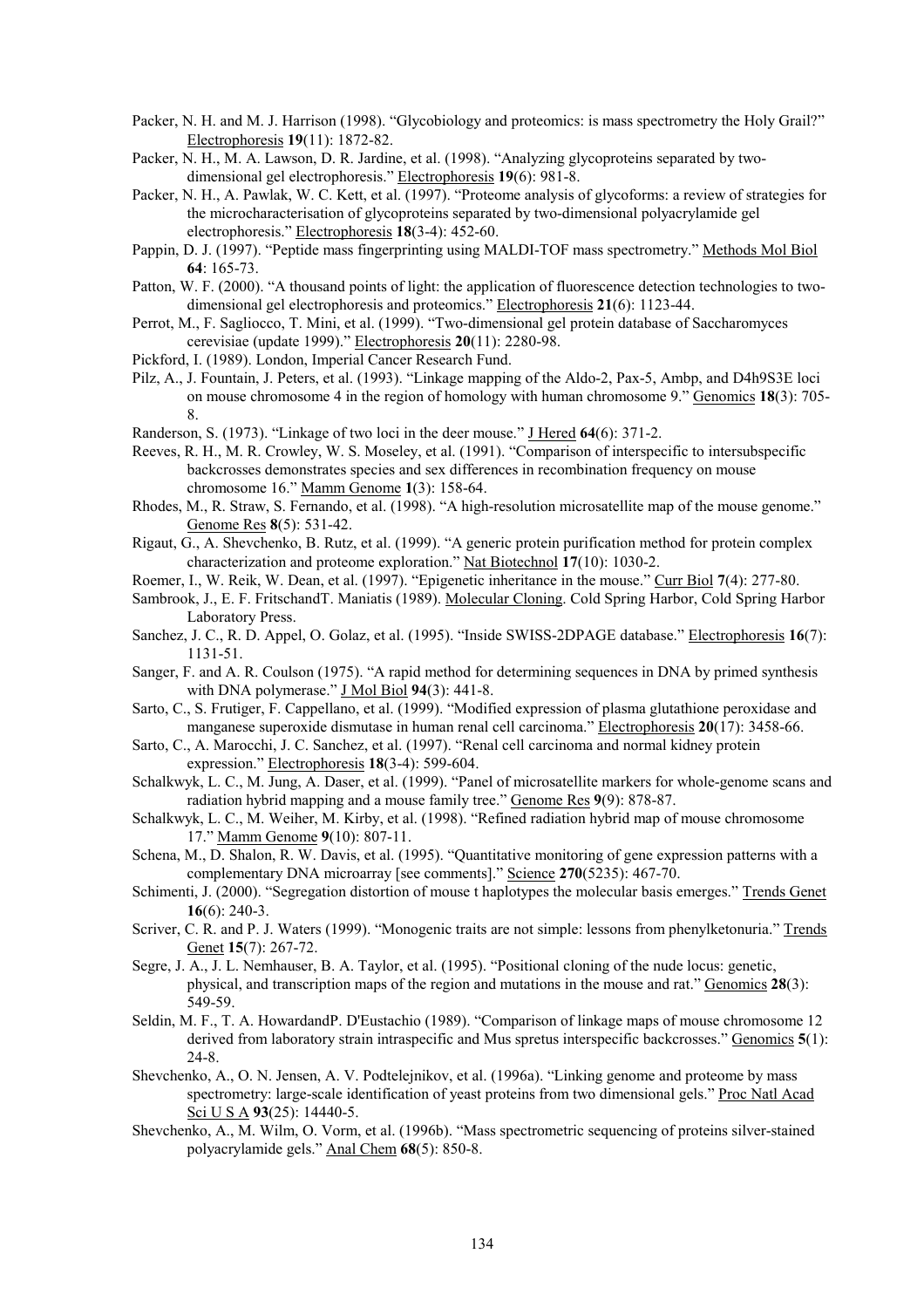- Silver, J. (1985). "Confidence limits for estimates of gene linkage based on analysis of recombinant inbred strains." J Hered **76**(6): 436-40.
- Silver, J. and C. E. Buckler (1986). "Statistical considerations for linkage analysis using recombinant inbred strains and backcrosses." Proc Natl Acad Sci U S A **83**(5): 1423-7.
- Silver, L. M. (1995). Mouse Genetics Concepts and Applications. New York Oxford, Oxford University Press.
- Silver, L. M., J. Uman, J. Danska, et al. (1983). "A diversified set of testicular cell proteins specified by genes within the mouse t complex." Cell **35**(1): 35-45.
- Singh, R. S. (1989). "Population genetics and evolution of species related to Drosophila melanogaster." Annu Rev Genet **23**: 425-53.
- Smith, D. W. and T. Friedmann (2000). "Characterization of the dopamine defect in primary cultures of dopaminergic neurons from hypoxanthine phosphoribosyltransferase knockout mice." Mol Ther **1**(5 Pt 1): 486-91.
- Spicer, G. S. (1988). "Molecular evolution among some Drosophila species groups as indicated by twodimensional electrophoresis." J Mol Evol **27**(3): 250-60.
- Stawinski, J., T. Hozumi, S. A. Narang, et al. (1977). "Arylsulfonyltetrazoles, new coupling reagents and further improvements in the triester method for the synthesis of deoxyribooligonucleotides." Nucleic Acids Res **4**(2): 353-71.
- Tauber, C. A., M. J. TauberandJ. R. Nechols (1977). "Two genes control seasonal isolation in sibling species." Science **197**: 592-593.
- Taylor, J., N. L. Anderson, A. E. Scandora, Jr., et al. (1982). "Design and implementation of a prototype Human Protein Index." Clin Chem **28**(4 Pt 2): 861-6.
- Tew, K. D., A. Monks, L. Barone, et al. (1996). "Glutathione-associated enzymes in the human cell lines of the National Cancer Institute Drug Screening Program." Mol Pharmacol **50**(1): 149-59.
- Torres-Jimenez, R., F. Mateos-Anton, J. Arcas-Martinez, et al. (1998). "[Physiopathology of neurological signs of hypoxanthine-guanine phosphoribosyltransferase deficiency]." Rev Neurol **27**(160): 1050-4.
- Touzet, P., C. Morin, C. Damerval, et al. (1995). "Characterizing allelic proteins for genome mapping in maize." Electrophoresis **16**(7): 1289-94.
- Valdes, I., A. Pitarch, C. Gil, et al. (2000). "Novel procedure for the identification of proteins by mass fingerprinting combining two-dimensional electrophoresis with fluorescent SYPRO red staining." J Mass Spectrom **35**(6): 672-82.
- Van Etten, W. J., R. G. Steen, H. Nguyen, et al. (1999). "Radiation hybrid map of the mouse genome." Nat Genet **22**(4): 384-7.
- Velculescu, V. E., L. Zhang, B. Vogelstein, et al. (1995). "Serial analysis of gene expression [see comments]." Science **270**(5235): 484-7.
- Venta, P. J., J. C. Montgomery, D. Hewett-Emmett, et al. (1985). "Structure and exon to protein domain relationships of the mouse carbonic anhydrase II gene." J Biol Chem **260**(22): 12130-5.
- Wess, J. (1997). "G-protein-coupled receptors: molecular mechanisms involved in receptor activation and selectivity of G-protein recognition." Faseb J 11(5): 346-54.
- Whitney, J. B., R. R. Cobb, R. A. Popp, et al. (1985). "Detection of neutral amino acid substitutions in proteins." Proc Natl Acad Sci U S A **82**(22): 7646-50.
- Wildgruber, R., A. Harder, C. Obermaier, et al. (2000). "Towards higher resolution: two-dimensional electrophoresis of Saccharomyces cerevisiae proteins using overlapping narrow immobilized pH gradients [In Process Citation]." Electrophoresis **21**(13): 2610-6.
- Wilkins, M. R., J. C. Sanchez, A. A. Gooley, et al. (1996a). "Progress with proteome projects: why all proteins expressed by a genome should be identified and how to do it." Biotechnol Genet Eng Rev **13**: 19-50.
- Wilkins, M. R., J. C. Sanchez, K. L. Williams, et al. (1996b). "Current challenges and future applications for protein maps and post-translational vector maps in proteome projects." Electrophoresis **17**(5): 830-8.
- Xia, Y., C. L. Welch, C. H. Warden, et al. (1996). "Assignment of the mouse ataxia-telangiectasia gene (Atm) to mouse chromosome 9." Mamm Genome **7**(7): 554-5.
- Yamada, J., T. Furihata, N. Iida, et al. (1997). "Molecular cloning and expression of cDNAs encoding rat brain and liver cytosolic long-chain acyl-CoA hydrolases." Biochem Biophys Res Commun **232**(1): 198-203.
- Yamashita, K., H. Ideo, T. Ohkura, et al. (1993). "Sugar chains of serum transferrin from patients with carbohydrate deficient glycoprotein syndrome. Evidence of asparagine-N-linked oligosaccharide transfer deficiency." J Biol Chem **268**(8): 5783-9.
- Yan, J. X., J. C. Sanchez, L. Tonella, et al. (1999). "Studies of quantitative analysis of protein expression in Saccharomyces cerevisiae." Electrophoresis **20**(4-5): 738-42.